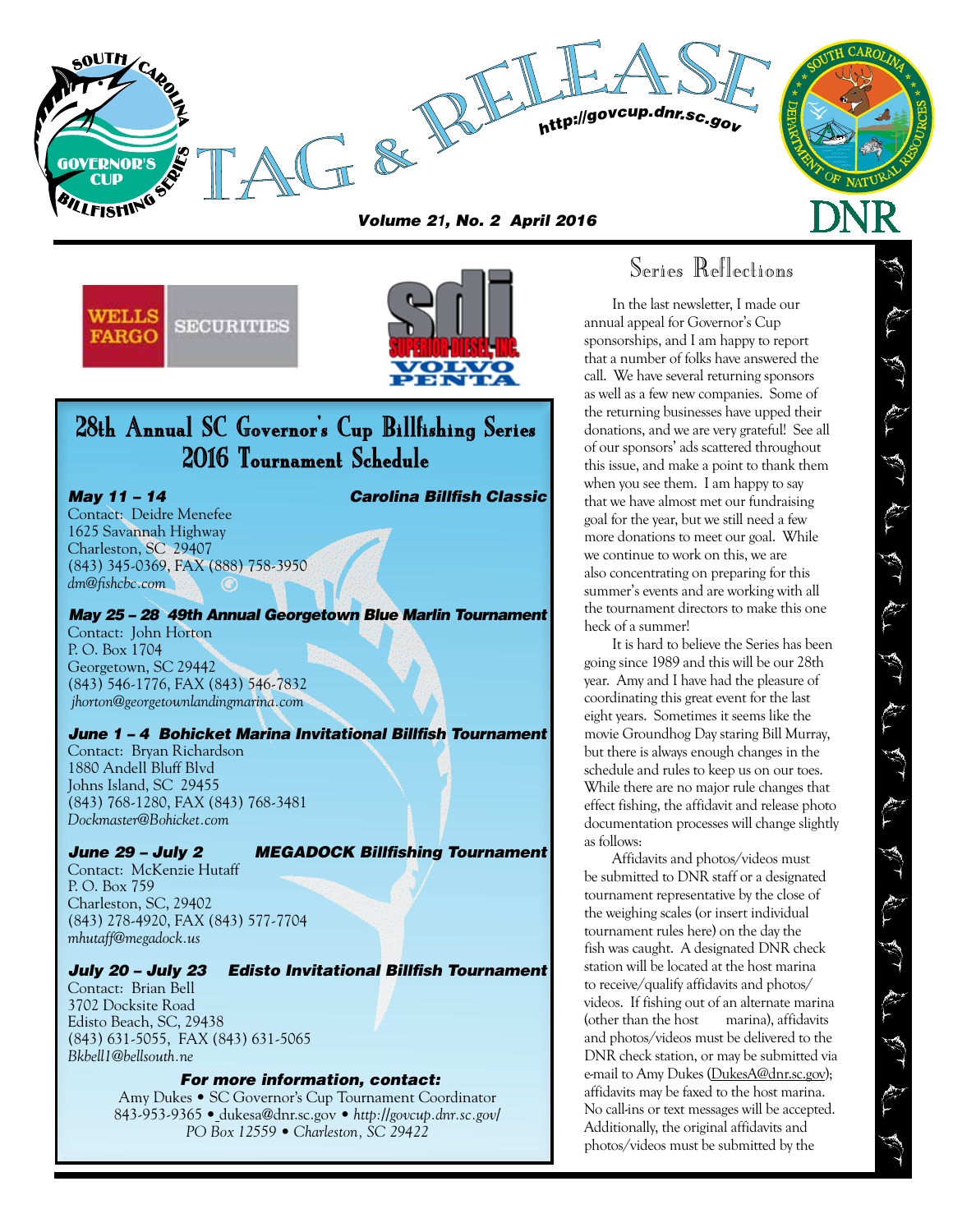close of the weighing scales on the final fishing day for the catch to be eligible for any tournament awards or prizes.

Keep in mind we will be discussing this in detail at every event's captains' meeting. In some cases, it may require the vessel or an individual from the vessel to physically bring the required photos/affidavits to the host marina for qualification.

In the last newsletter, we outlined all the permits and documents you will need to make sure you have on your boat or in your personal possession before embarking on a saltwater fishing trip. The list includes the purchase an HMS Vessel Permit, a SC Saltwater fishing license for all anglers, and in some cases, you may also need a dolphin and wahoo permit and an operator's card for the captain (if operating as a charter). Also, don't forget about your vessel documentation, state or US Coast Guard. Rather than repeat the explanations, you can find the details in our previous newsletter at: http:// govcup.dnr.sc.gov/Newsletter/t\_and\_r\_ v21n1.pdf. As you should know by now, these documents will be checked by our friend and colleague Officer William Ladue, upon your return to the dock. Because of new rules in accordance with our Joint Enforcement Agreement with NMFS, your vessel may be checked more than once during the season. If you still have any questions or concerns, please contact me or Amy so we can help guide you through the licensing and federal permit process well in advance of the first captains' meeting at the Carolina Billfish Classic at Toler's Cove in Mount Pleasant. If you wait until the captains' meeting, we may not be able to help.

Of course, there are also exciting changes coming this year! The incorporation of two Delorme satellite communicating devices will allow our committee boats to send text messages of billfish release information to SCDNR staff during each fishing day. These updates will be uploaded periodically to our Facebook page and the SCCG website, http://govcup.dnr.sc.gov/. In addition, the new Facebook live streaming tool may allow us to broadcast short video clips from our cell phones during weigh-ins and other events each afternoon to those who can only be with us remotely. We currently have over 3,000 followers on Facebook and we will be working hard to keep them involved and engaged in the Series events.

Finally, as I mentioned last month, the Advisory Board of Directors has recommended that we go to a completely online format for this newsletter going forward. Please take the time to "like" our Facebook page (South Carolina). If you are not on Facebook, send us your email address to GovCup@dnr.sc.gov, or go to our website at http://govcup.dnr.sc.gov/ Newsletter/Subscribe.php to subscribe to our Newsletter so that you can be sent the link or a PDF. We may publish one additional paper newsletter that will be mailed out. However, after that we will

need your email address to make sure we can keep you up to date on all the exciting things going on with the Series. This will include catch and release updates during each tournament and a Series Leaderboard throughout the summer. If you want to continue to receive this newsletter, we really need your help...please take a moment to send us your email address and "like" us on Facebook.

Amy, Kayla and I are excited for another fishing season and look forward to seeing each of you on the docks soon!

*Wallace Jenkins*



Together we'll go far



Wells Fargo Securities is the trade name for the capital markets and investment banking services of Wells Fargo & Company and its subsidiaries, including Wells Fargo Securities, LLC, a member of NYSE, FINRA, NFA and SIPC, Wells Fargo Institutional Securities, LLC, a member of FINRA and SIPC, Wells Fargo Prime Services, LLC, a member of FINRA, NFA and SIPC, and Wells Fargo Bank, National Association. Wells Fargo Securities, LLC, carries and provides clearing services for Wells Fargo Institutional Securities, LLC, customer accounts. Wells Fargo Securities, LLC, Wells Fargo Institutional Securities, LLC, and Wells Fargo Prime Services, LLC, are distinct entities from affiliated banks and thrifts. @ 2014 Wells Fargo Securities. All rights reserved. WCS-1183711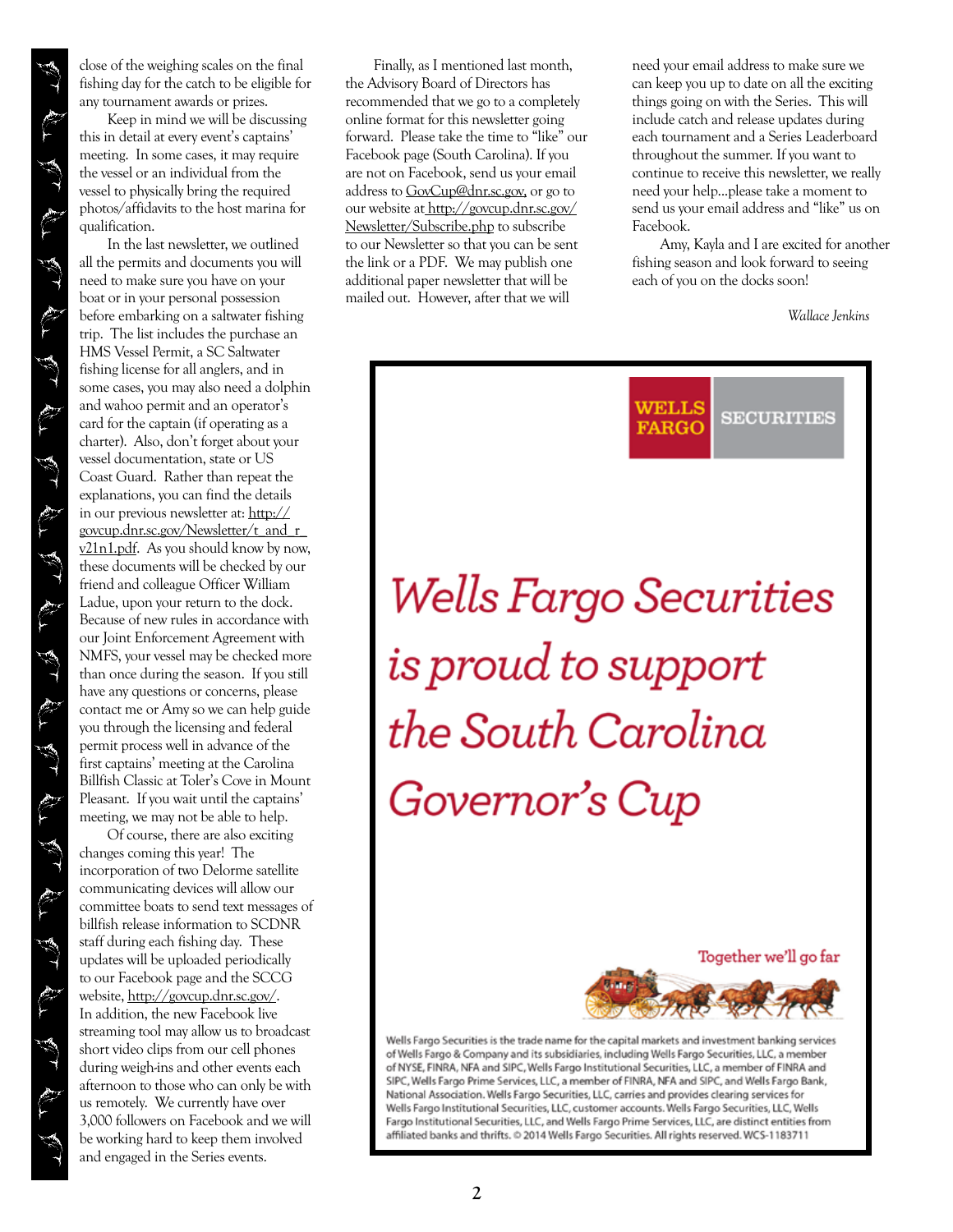# SOUTH CAROLINA GOVERNOR'S CUP BILLFISHING SERIES Fishing Guidelines – 2016

- 1. Fish must be caught in accordance with all state and federal laws, and under IGFA Rules with the exception of passing rod to qualify to earn SC Governor's Cup points/ awards. After a fish strikes, the rod may be passed to one angler one time immediately. All anglers, including Youth Anglers (under sixteen years of age on April 1 of current tournament year) and Lady Anglers (female over sixteen years of age on April 1 of the current tournament year), may have the rod passed one time to them. After the rod has been passed, only the angler is allowed to touch the rod. Once the leader is brought within the grasp of the crew member or is wound to the rod tip, then the angler may have assistance to catch and release or boat the fish. Series points will accrue towards Series awards for these fish. Vessels may provide assistance to other vessels for boating fish. Any deviation from these guidelines will lead to disqualification.
- 2. White marlin and sailfish are catch and release only. Tagging is optional and not required for points. The minimum size for Series points or awards consideration for landed blue marlin is 105 inches measured in a curved line along the body from the fork of the tail to the tip of the lower jaw (LJFL). Federal regulation dictates that a boated billfish cannot be returned to the water.

Note: 105 inches exceeds the federally





mandated minimum size limit. Should the federal size limit be increased, the minimum size for blue marlin eligible for weighing in SC Governor's Cup Series tournaments will be increased automatically to exceed the new minimum size by two (2) inches if required.

- 3. A penalty of 600 points will be assessed against a boat for each blue marlin brought to the dock not meeting the minimum South Carolina Governor's Cup Series size requirements.
- 4. Boats guilty of wanton waste of fish taken in a Series event will be disqualified from earning points in that event.
- 5. All landed fish are to be iced or refrigerated until such time as they are released by tournament officials to the boat after which the edible tissue is to be processed and the carcass disposed of. Boats landing Blue Marlin will have a maximum of three hours to complete this task.
- 6. Scoring for eligible billfish weighed-in is based solely on those points officially awarded each boat by each tournament. Boats earn one point per pound and fraction of a pound for their single heaviest billfish weighed in each tournament. No points are awarded for additional billfish weighed in any one tournament.
- 7. Only blue marlin, white marlin and sailfish are eligible for billfish catch and release points. Tagging is optional and not required for points. Billfish boated for any reason will not qualify for release points. Scoring for billfish caught and released in good condition is as follows: Blue Marlin 600 points White marlin 300 points<br>
Sailfish 200 points 200 points

8. To qualify for catch and release points,



a billfish must be fought to the boat according to program guidelines. A billfish is considered caught and points will be awarded when all the following has occurred: 1) the leader is grasped by the crew or the leader is wound to the rod tip (a leader may be no longer than 30 feet); 2) the billfish is positively identified through digital photography/videography; and 3) the fish is released in a healthy condition. Boats are encouraged to remove the hook or to cut the leader as close as possible to the hook.

- 9. Billfish may not be brought into the boat unless it is to be brought to the dock for weighing.
- 10. Any billfish gaffed, harpooned or otherwise injured in an attempt to boat the fish will not qualify for catch and release points. Additionally, if the gaff crosses the vertical plane of the boat, the boat will not qualify for catch and release points.
- 11. For a vessel to qualify any billfish for points, every person aboard the vessel 18 years of age or older must sign an official Governor's Cup Released or Tagged and Released Billfish Affidavit or Landing Billfish Affidavit swearing that all rules and regulations were observed in reference to the described fish. Failure of any person to sign the affidavit, for any reason, disqualifies that fish. In addition, all released billfish must be clearly digitally photographed or videoed (preferable image would include a visible dorsal fin) at time of release by each vessel using a digital/video camera provided by the vessel. The image must include a time and date stamp that corresponds to the time of release recorded by the tournament designated committee boats. Photos/videos must be provided on a removable storage device, and will be used to confirm species identification and release information, and will be used to resolve potential conflicts or formal protests.

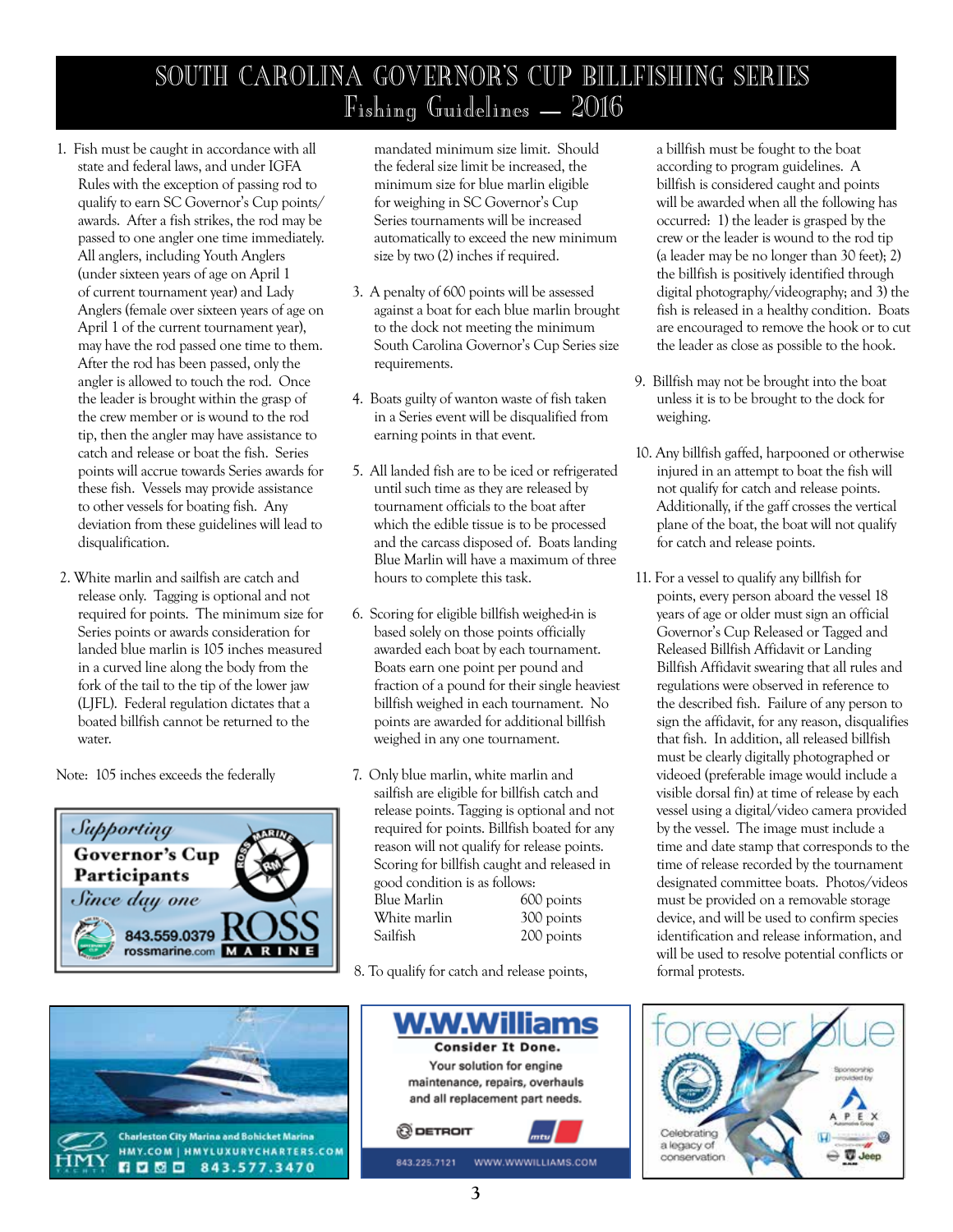- 12. Affidavits must be completed the day the catch and release or landing occurs, except when a medical emergency involving the boat's crew prohibits completion of the form or when a mechanically disabled boat cannot return within the prescribed weighin period. In these instances, the forms must be completed and returned within ten (10) days of the catch and release. If applicable by the individual tournaments, boats fishing out of other marinas or ports must fax or hand-deliver the completed official Governor's Cup Released or Tagged and Released Billfish Affidavit and email digital images to tournament headquarters or SCGC personnel prior to the close of the weighing scales on the day of catch with the exception as noted above.
- 13. Boats will be awarded 25 participation points for each Series tournament entered up to a maximum of three events. A boat's points total will include participation points as indicated along with points for landed or caught and released billfish from all tournaments fished. Points will count toward aggregate point totals for Outstanding Billfish Boat and Outstanding Billfish Conservationist. Points cannot be transferred from one boat to another.
- 14. Boats must fish a minimum of two Series tournaments to qualify for Outstanding Billfish Boat and Outstanding Billfish Conservationist. Vessels fishing only one tournament qualify for Outstanding Billfish, Youth Angler awards, Lady Angler awards, and Outstanding Dolphin/ Wahoo/Tuna.
- 15. Boat points are awarded at the time of release or landing (boated). Ties between points are broken by the time of release/ landing. The date of the release/landing is based on the boat's fishing day (day 1 or 2) as opposed to the tournament fishing day (day 1-2-3). If a tie still remains, the boat fishing in the most Series events will be declared the winner.
- 16. Tournament awards will be presented for the heaviest tuna (eligible species include Yellowfin, Bluefin, Blackfin and Bigeye tuna) dolphin, and wahoo caught by boats participating in the Series and for 1st, 2nd and 3rd place Youth Anglers (under sixteen years of age) and Outstanding Lady Anglers (female over sixteen years of age). The tournament awards for Youth and Lady Anglers will be awarded for the heaviest tuna, dolphin or wahoo if no Youth or

Lady Angler has landed or caught and released a legal billfish. Billfish caught by Youth or Lady Anglers will earn regular Series points for the species. Series awards for non-billfish species will be awarded for largest tuna, dolphin, and wahoo.

- 17. A Blue Water Conservation Award will be presented to the boat accumulating the most points tagging dolphin (50 points). yellowfin tuna (100 points) and wahoo (150 points). All fish must be caught on legal Series tournament fishing days and tagged using official tags supplied by the Marine Resources Division's Marine Gamefish Tagging Program. Completed tagging reports will serve as official entry forms and must be submitted to Marine Resources Division personnel working the tournament or the weighmaster on the same day the fish was tagged.
- 18. Creel limits for dolphin are 10 per angler per day with a limit of 60 per boat per day, with a minimum size limit of 20 inches fork length. Creel limit for yellowfin tuna is 3 per angler per day with a minimum legal size of 27 inches curved body fork length, see current federal size and creel limits for other tuna species. Creel limit for wahoo is 2 per person per day. Note: Size or creel limits will automatically be changed in SC Governor's Cup Billfishing Series tournaments to reflect changes in

federal or state laws.

- 19. All awards are presented to the boat. Invitations to the annual Governor's Cup awards reception are limited to winning boat crews and to boat owners whose boats fish two or more yearly Series events.
- 20. It is the intent of the S.C. Governor's Cup to encourage release of healthy billfish, therefore the use of 130 lb. class line is allowed.
- 21. A boat owner may request an official ruling from the S.C. Governor's Cup Series. The request for a ruling must be submitted in writing to a member of the Tournament Committee. The Tournament Committee shall rule on the request within seven (7) days. Any ruling of the Tournament Committee may be appealed by writing to the Board of Directors within forty-eight (48) hours, excluding weekend days and holidays. The Board shall render results of an appeal, in writing, to the appellant within thirty (30) days. All decisions of the Board are final. Voting individuals representing either the Tournament Committee or the Board of Directors will recuse themselves from the decision if there is a conflict of interest. All rulings will focus solely on compliance with Governor's Cup Series rules, not individual tournament rules.

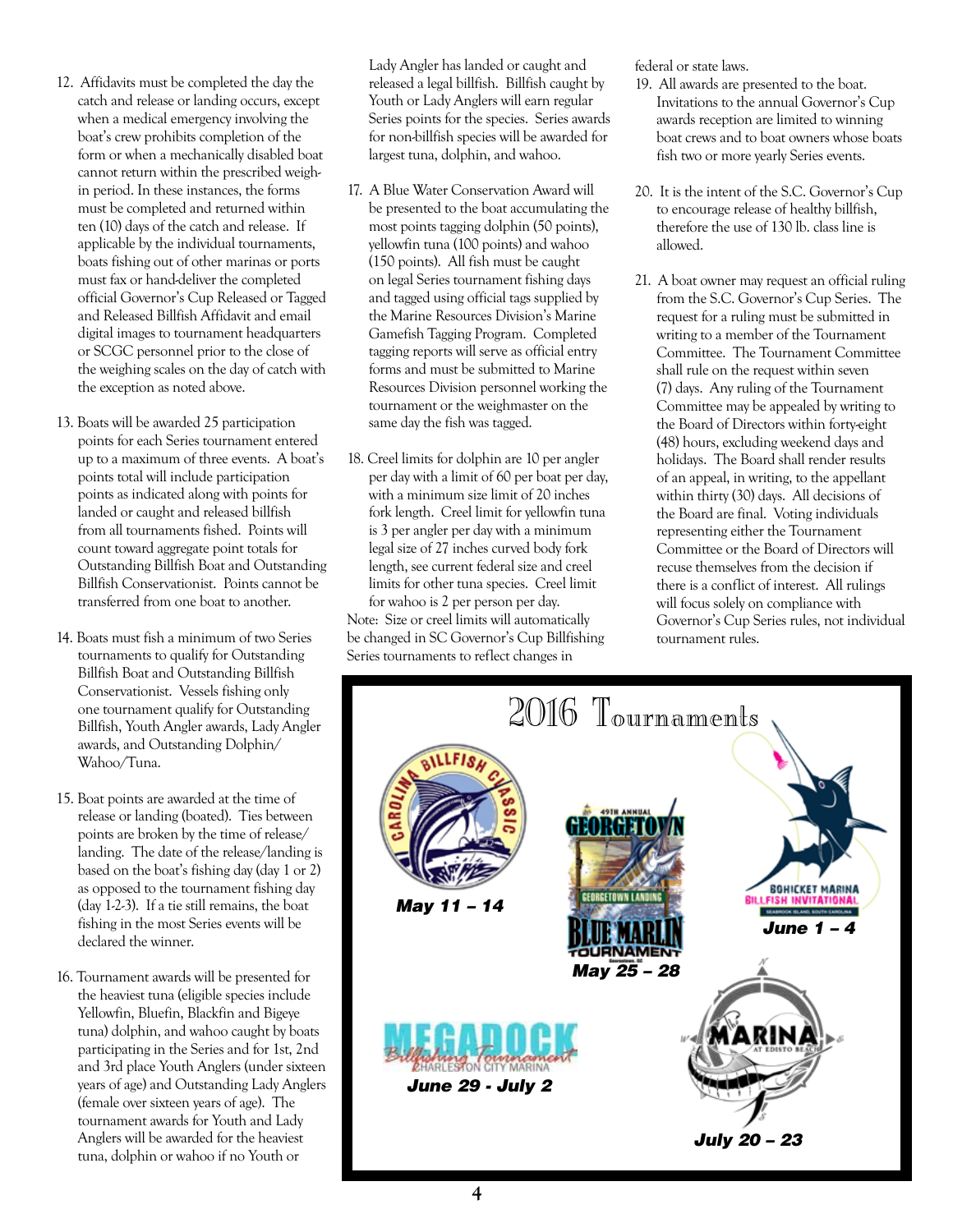







SC Governor's Cup is going digital in 2017!

We're saving trees and will only be sending Tag and Release electronically in 2017! If you would like to receive an electronic version of our Newsletter, please send us your email address to GovCup@dnr.sc.gov or subscribe on our webpage http://govcup.dnr.sc.gov/Newsletter/Subscribe.php!

> **Inboard** 13-900 hp Sterndrive 140-430 hp 350-1200 hp

**Superior Diesel and Volvo Penta continue to be the Leaders in Innovative Marine Propulsion Solutions.**